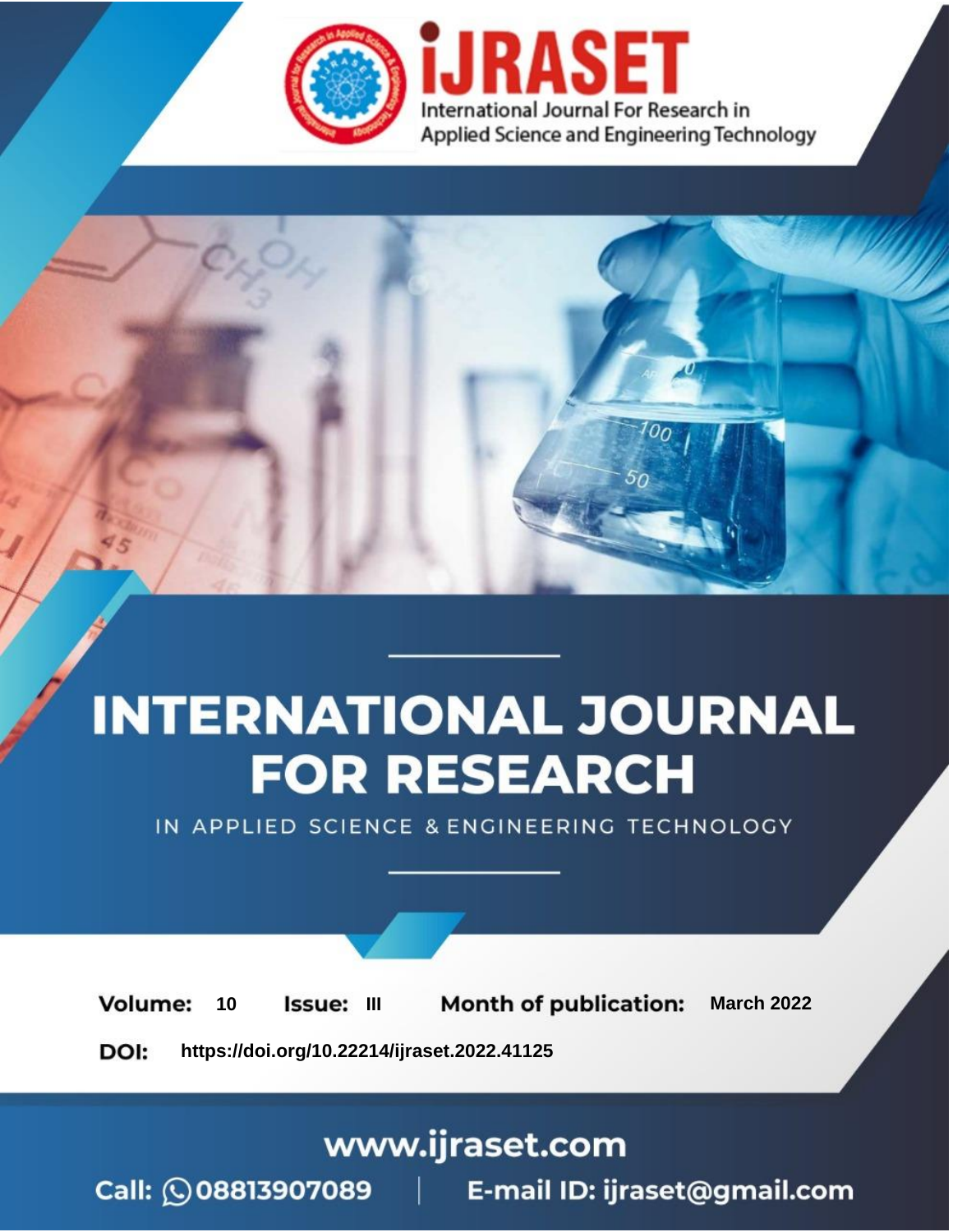

### **Cloud Based COVID-19 Testing Management System**

Rinzen Wangyal<sup>1</sup>, Dr. Murugan R Sir<sup>2</sup>

*<sup>1</sup>MCA SCT Scholar, School of CS & IT, Dept of MCA, Jain (Deemed-to-be University)-560069 <sup>2</sup>Asst Prof of Jain University, School of CS & IT, Dept of MCA, Jain (Deemed-to-be University)- 560069*

*Abstract: Nowadays, COVID19 Testing Management System is one of the most essential tools that are mostly used in Testing Lab; it is mostly used to manage COVID19 medical lab related activities.*

*In this project we tried to develop a computerized and web-based Cloud COVID19 Testing management system. Our main intention is to allow this application to be used in most retailing COVID19 lab, where a small point of customization will be required to each COVID19 lab in the implementation period. This system is designed to overcome all challenges related to the management of diagnostic that were used to be handled locally and manually.*

*The system is an online COVID19 lab manager application that brings up various COVID19 test working online. Using this system, it will help us to records all transaction made at the daily tests; recognize all customers, employees, etc. It will manage all activities around the COVID19 lab that increases productivity and maximize profit, it will also be minimizing the risk of getting loss because all transactions are recorded to the system.*

#### **I. INTRODUCTION**

Cloud Based COVID19 Testing Management System is web-based technology which brings up various diagnosis works online. Here patients are first allowed to register on the website and provide personal, test information. Once registered with their address and contact details, the patients may now see a variety of tests conducted by the lab. The patient will select the required test and book appointment after that lab center send a lab boy at registered address to collect a sample. After successful sample collection patient can track their test history using the name, order and registered mobile number. The system allows admin to attach a copy of the report into the system and automatically shown on user side so user can download report.



#### Fig.1 ER Diagram

Following are options that cloud services provide to develop such system:

- *1)* Create an AWS CDK stack with an Amazon EC2 instance, a security group with inbound access, and an IAM instance profile.
- *2)* Install software packages on the EC2 instance's first launch by creating a user data asset.
- *3)* Configure the software packages after installation using a script downloaded by the user data.
- *4)* Deploying the application using user data.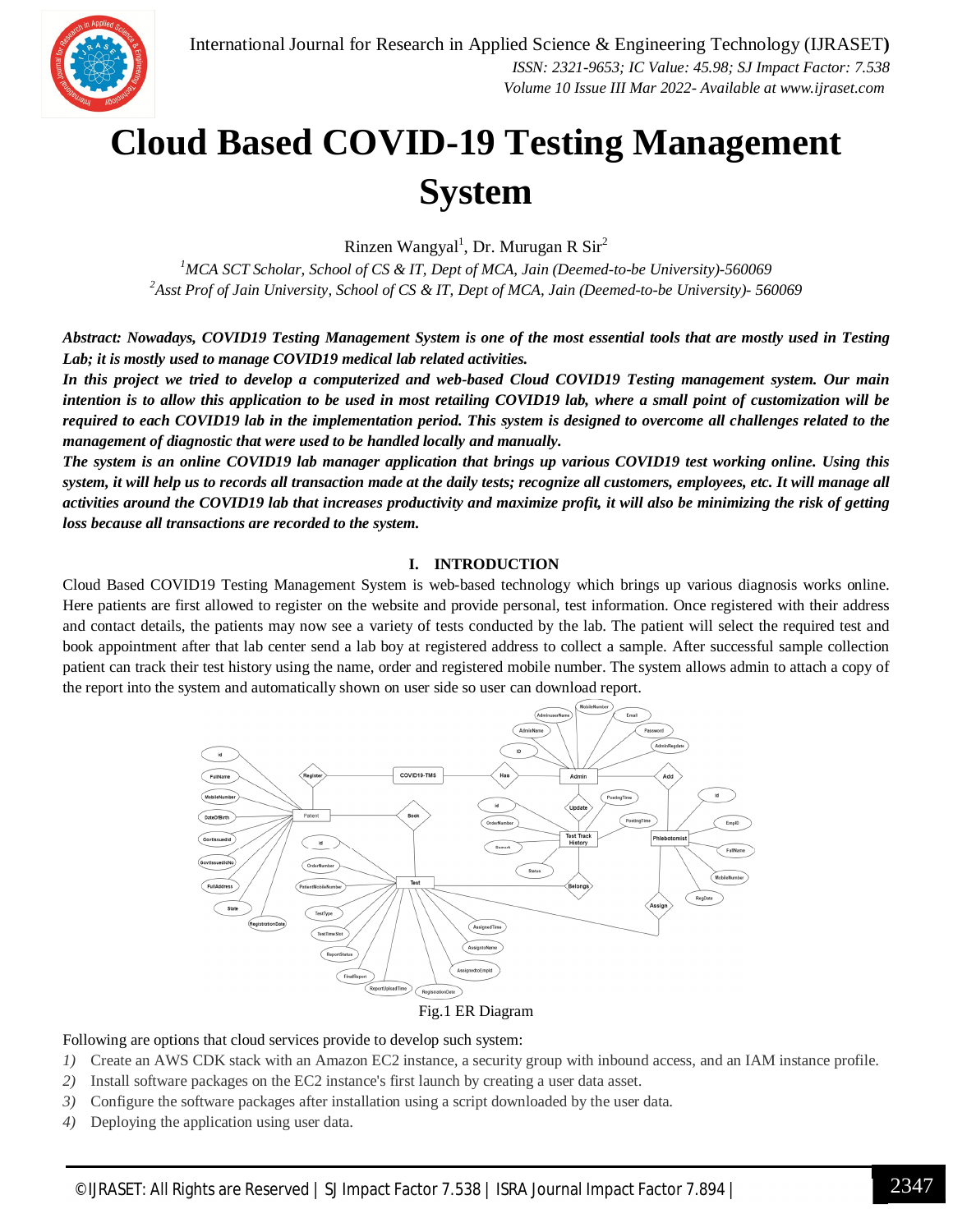

International Journal for Research in Applied Science & Engineering Technology (IJRASET**)**

 *ISSN: 2321-9653; IC Value: 45.98; SJ Impact Factor: 7.538 Volume 10 Issue III Mar 2022- Available at www.ijraset.com*

#### **II. PROPOSED SYSTEM**

Today also we have to go to the COVID19 Test Lab center, wait in the queue to get our COVID19 test done. As Technology is growing rapidly, we are also moving to a technical world where everything we want to be online. So, with the help of this project, we are bringing the use of technology in the field of medical diagnosis where patients can avail all the diagnosis facilities at their door steps. This project makes the diagnosis process easy and reduces the burden of patients. At a same time, its help the diagnostic center to track all their patients details with their test reports. This access friendly software provides quick and effective services which helps the diagnostic center to increase their sales and profit.

#### **III. SYSTEM DESIGN**

Design is the first step in the development phase for any techniques and principles for the purpose of defining a device, a process or system in sufficient detail to permit its physical realization. Once the software requirements have been analyzed and specified the software design involves three technical activities - design, coding, implementation and testing that are required to build and verify the software. The design activities are of main importance in this phase, because in this activity, decisions ultimately affecting the success of the software implementation and its ease of maintenance are made. These decisions have the final bearing upon reliability and maintainability of the system. Design is the only way to accurately translate the customer's requirements into finished software or a system.

#### **IV. RELATED WORK**

Hospitals, diagnostic labs, mobile testing centers, clinics and healthcare providers around the world are losing hours of productivity that are taking away from patient care due to manually. In response to the COVID-19 pandemic and the need to immediately notify patients of their test. Cloud Based COVID-19 Test Management system that eliminates manual processes with full regulatory compliance and automated test result notifications.

As the spread of COVID-19 continues to reshape our daily lives, COVID-19 laboratory processes with a faster response to COVID-19 Test requirements. COVID-19 management system provides a streamlined approach to patient data, sample management, reporting, and an automated test results notification system.

#### **V. CONCLUSION**

Cloud Based COVID19 Testing Management System is very much graceful and lively. Patients have to register to the portal by giving their details and then they can take appointment through online with minimal effort. The Phlebotomist comes to patient address to collect the sample. Once test is done and test report is generated patient can download the report by logged in to the portal. This system can be implemented in diagnostic labs and clinics.

Automation of the entire system improves the productivity.

- *1)* It provides a friendly graphical user interface which proves to be better when compared to the existing system.
- *2)* It gives appropriate access to the authorized users depending on their permissions.
- *3)* It effectively overcomes the delay in communications.
- *4)* Updating of information becomes so easier.
- *5)* System security, data security and reliability are the striking features.
- *6)* The System has adequate scope for modification in future if it is necessary.

#### **REFERENCES**

- [1] Sipior, J.C., 2020. Considerations for development and use of AI in response to COVID-19. International Journal of Information Management, 55, p.102170.
- [2] Vaira, L.A., Salzano, G., Fois, A.G., Piombino, P. and De Riu, G., 2020, June. Potential pathogenesis of ageusia and anosmia in COVID-19 patients. In International forum of allergy & rhinology (Vol. 10, No. 9, pp. 1103-1104).
- [3] Vaira, Luigi Angelo, et al. "Potential pathogenesis of ageusia and anosmia in COVID-19 patients." International forum of allergy & rhinology. Vol. 10. No. 9. 2020.
- [4] Syntax, J.S.O.N., 2012. // w3schools. com. URL: https://www. w3schools. com/js/js\_json\_syntax. asp.
- [5] Sivasubramanian, D.M., 2002. Sitepoint. com. Building a Content Rich Web Site.
- [6] Welling, L. and Thomson, L., 2003. PHP and MySQL Web development. Sams Publishing.
- [7] Converse, T., Park, J. and Morgan, C., 2004. PHP5 and MySQL bible (Vol. 147). John Wiley & Sons.
- [8] Kumari, S., Rani, K.S. and Yadav, M., 2017. Database Connection Technology. International Journal of Advanced Research in Computer Science, 8(5).
- [9] White, A.E., 2020. Purpose as a Powerful Resource in the Time of COVID-19. Journal of Humanistic Psychology, 60(5), pp.682-689.